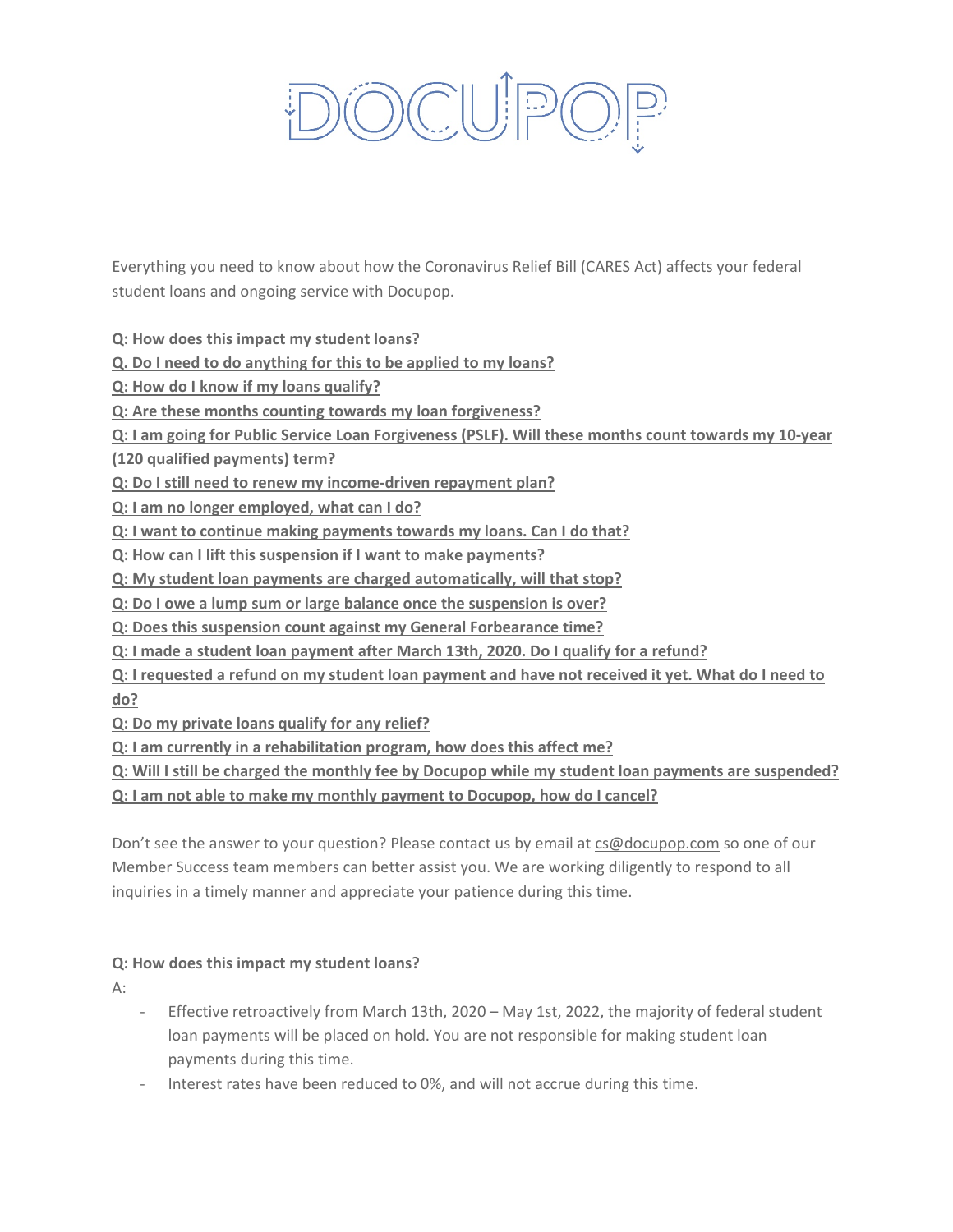- This is an automatic hold placed by the Department of Education and does not require any action from you.

## <span id="page-1-0"></span>**Q. Do I need to do anything for this to be applied to my loans?**

A. No. This is an automatic hold placed by the Department of Education through your loan servicer and does not require any action from you.

## <span id="page-1-1"></span>**Q: How do I know if my loans qualify?**

A: Luckily, most (but not all) federal student loans qualify. If you have completed a Direct Consolidation with the help of Docupop, your federal student loans qualify for the CARES Act relief. We've got you covered!

## <span id="page-1-2"></span>**Q: Are these months counting towards my loan forgiveness?**

A: Yes. Borrowers currently on an IDR plan will have suspended payments count towards IDR forgiveness.

# <span id="page-1-3"></span>**Q: I am going for Public Service Loan Forgiveness (PSLF). Will these months count towards my 10 year (120 qualified payments) term?**

A: Yes, as long as you remain employed an average 30 or more hours per week during this time.

## <span id="page-1-4"></span>**Q: I am no longer employed, what can I do?**

A: Your student loan payments are suspended until May 1st, 2022, If you are still unemployed when the suspension is over or when your next renewal is due, please let us know so we can apply to recalculate your payments based on your financial situation at that time.

### <span id="page-1-5"></span>**Q: I want to continue making payments towards my loans. Can I do that?**

A: Yes, you can continue making full or partial payments if you'd like. Automatic payments through Direct Debit or Auto Pay have been suspended, but you can make manual monthly payments online through your servicers website, by mail, or by phone. If payments are made during the period of 0% interest (March 13, 2020, through May 1st, 2022, the full amount of your payments will be applied to principal once all the interest that accrued prior to March 13th is paid.

### <span id="page-1-6"></span>**Q: My student loan payments are charged automatically, will that stop?**

A: Yes. If you had your payments set up on Direct Debit or Auto Pay, those will be suspended until May 1st, 2022. If you wish to continue making payments, you will need to manually submit your payment each month through your servicers website, by mail, or by phone.

# <span id="page-1-7"></span>**Q: I made a student loan payment after March 13th, 2020. Do I qualify for a refund?**

A: Yes. Please contact Docupop at [cs@docupop.com](mailto:cs@docupop.com) so we can submit a request to your servicer for a refund of the payment you made. Once the request is submitted, it could take up to 30 days to process due to an influx in refund requests.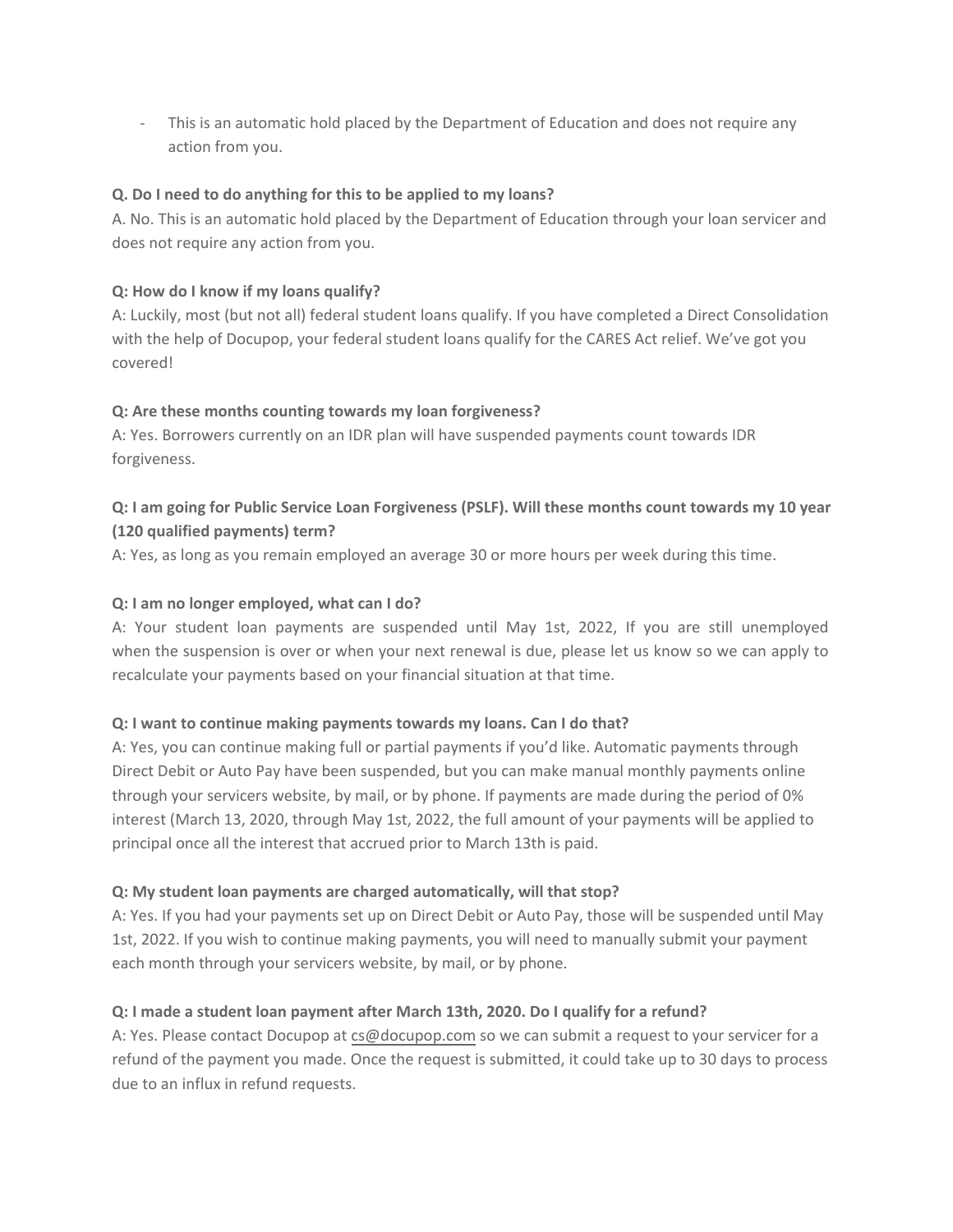# <span id="page-2-4"></span>**Q: I requested a refund on my student loan payment and have not received it yet. What do I need to do?**

A: Due to an increase in refund requests it can take up to 30 days for your servicer to return the payment to you. If it has been more than 30 business days from the date your request was submitted, please contact us at [cs@docupop.com](mailto:cs@docupop.com) so we can follow up on your request.

## <span id="page-2-0"></span>**Q: Do I still need to renew my income-driven repayment plan?**

A: Yes! If it is time for your renewal, it is important we get that completed prior to May 1st, 2022 to ensure you do not get billed for your high standard payment and remain in a forgiveness plan.

# <span id="page-2-1"></span>**Q: How can I lift this suspension if I want to make payments?**

A: We do not suggest lifting the suspension of payments, as there is no need to. You can still submit manual payments on your loans through your servicers website, by mail, or by phone. If payments are made during the period of 0% interest (March 13, 2020, through May 1st, 2022), the full amount of your payments will be applied to principal once all the interest that accrued prior to March 13 is paid.

# <span id="page-2-3"></span>**Q: Does this suspension count against my General Forbearance time?**

A: No.

# **Q: Will I still be charged the monthly fee by Docupop while my student loan payments are suspended?**

A: Yes, your fee with Docupop will still be charged on your regular payment date each month as we continue to assist with navigating the pandemic and how it affects your student loans. This includes continuing to process your renewals and forgiveness paperwork during this time to ensure you remain in the best possible situation come January when payments on student loans resume.

# <span id="page-2-2"></span>**Q: Do I owe a lump sum or large balance once the suspension is over?**

A: No. Once the suspension is lifted you will resume your normal payments on your current repayment term. We will remind you when we get closer to January of the amount and date it will be due. If you receive a notice during this time about your income-driven renewal. It is important all documents are submitted on time to avoid being billed for your high standard payment once the suspension is over.

### <span id="page-2-6"></span>**Q: I am not able to make my monthly payment to Docupop, how do I cancel?**

A: Please contact us to go over your options before deciding to cancel, as verbal confirmation is required. Now more than ever it is super important to remain on top of your student loan situation and ensure you are set up for success in the future with your loan forgiveness program.

# <span id="page-2-5"></span>**Q: Do my private loans qualify for any relief?**

A: Unfortunately, the CARES Act only applies to federal student loans. If you are struggling with your private student loan payments, we suggest contacting your lender to see if they have any relief options available during this time.

# **Q: I am currently in a rehabilitation program, how does this affect me?**